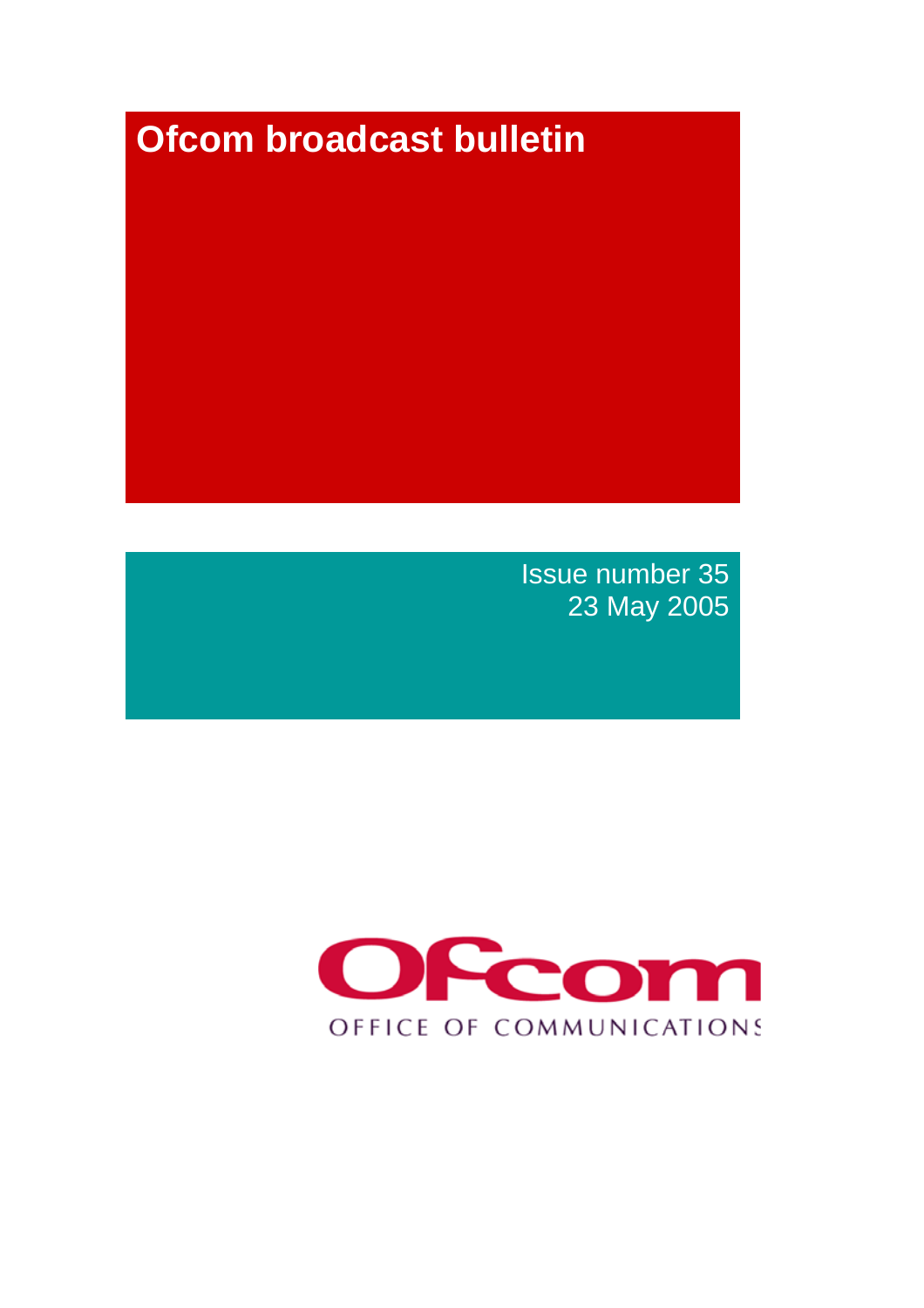Ofcom broadcast bulletin 35 23 May 2005

# **Contents**

| Introduction                      |    |
|-----------------------------------|----|
| <b>Standards cases</b>            |    |
| Resolved                          | 3  |
| Not in Breach                     | 6  |
| <b>Fairness and Privacy cases</b> |    |
| Resolved                          | 10 |
| Not Upheld                        | 10 |
|                                   |    |

Other programmes not in breach/outside remit 11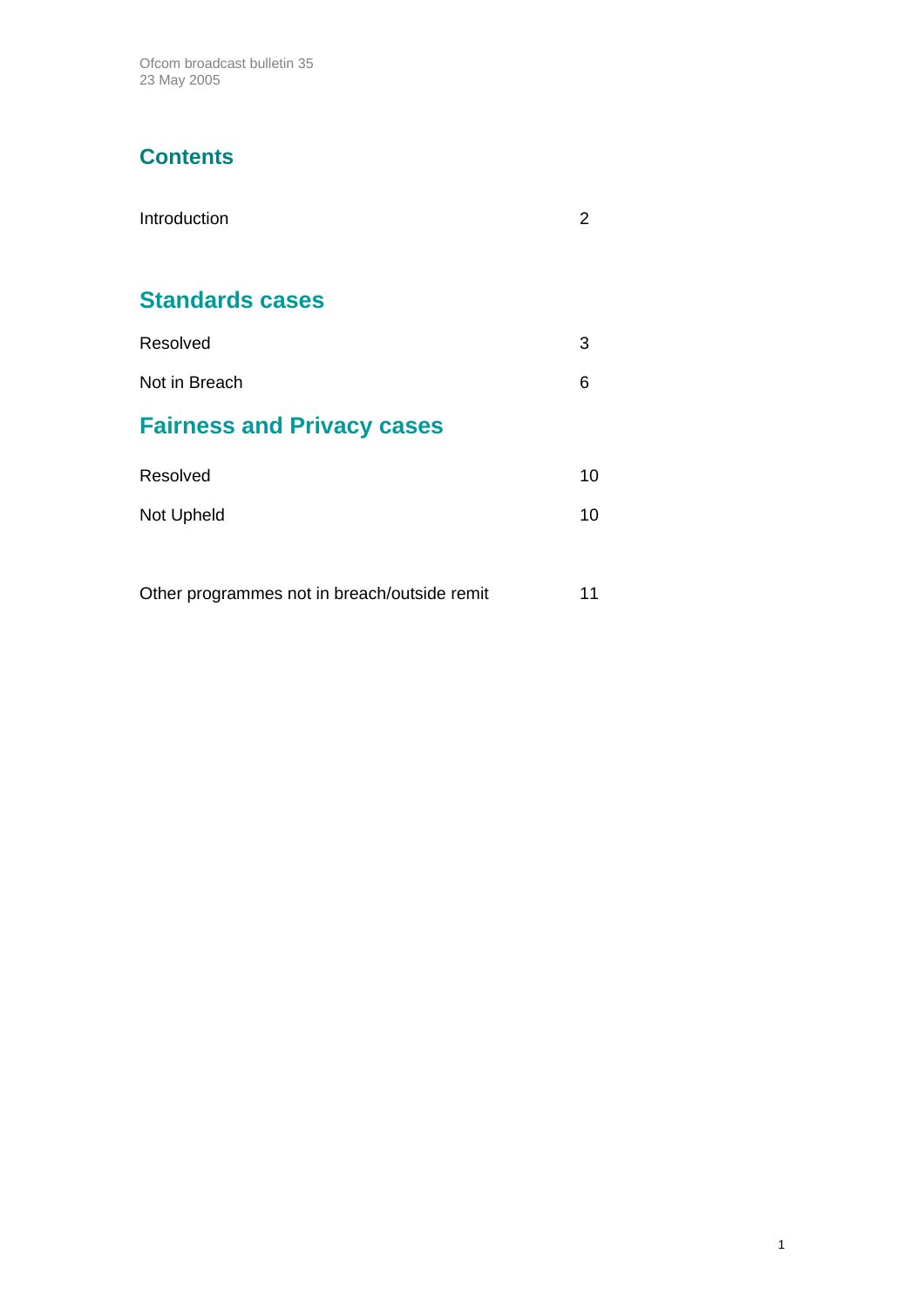# **Introduction**

The Communications Act allows for the Codes of the legacy regulators to remain in force until such time as Ofcom developed its own Codes. Ofcom consulted in 2004 on its new Code, which will be published later this month and will take effect from late July (detail to be advised) - with the exception of Rule 10.17 which comes into effect on 1 July 2005.

The Codes and rules currently in force for broadcast content are:

- Advertising and Sponsorship Code (Radio Authority)
- News & Current Affairs Code and Programme Code (Radio Authority)
- Code on Standards (Broadcasting Standards Commission)
- Code on Fairness and Privacy (Broadcasting Standards Commission)
- Programme Code (Independent Television Commission)
- Programme Sponsorship Code (Independent Television Commission)
- Rules on the Amount and Scheduling of Advertising

From time to time adjudications relating to advertising content may appear in the bulletin in relation to the application of formal sanctions by Ofcom.

*Copies of the full adjudications for Upheld and Not Upheld Fairness and Privacy cases can be found on the Ofcom website: www.ofcom.org.uk*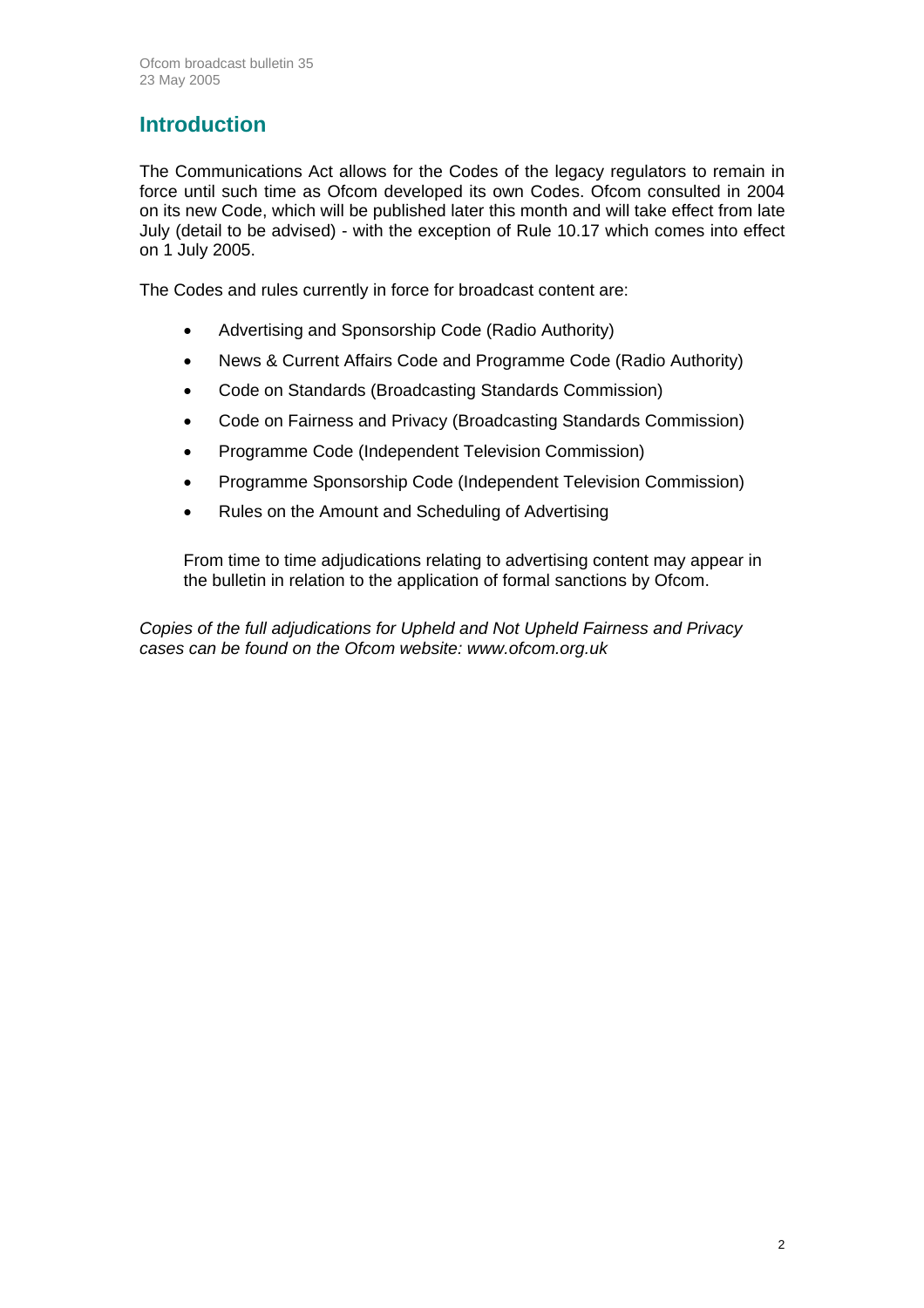## **Standards cases**

### **Resolved**

### **Liverpool v Chelsea**

*Sky Sports 1, 1 January 2005, 12:00* 

#### **Introduction**

A viewer complained that, during the half time interval of this match, a recording of an exchange between a player and the referee contained the words "fucking hell", which he found offensive.

#### **Response**

Sky said that at the end of the first half, during a short advertising break, a player was recorded arguing with the referee about his refusal to award a penalty shortly before the break. This was considered of interest to viewers and the producer prepared the recording for broadcast when the programme resumed. The broadcaster said that although the environment in which such material was selected can be noisy and is always pressurised, it apologised for the failure in its review process. It accepted that the producer should have noticed the offensive language and withheld the piece from broadcast. The production staff had been reminded of the importance of carefully reviewing recorded material in its entirety, no matter what the time pressure.

#### **Decision**

The language occurred at 13:30 and was inappropriate for that time of day. However, given the circumstances, Sky's acknowledgement of the error and its subsequent action, we consider the matter resolved.

#### **Complaint resolved**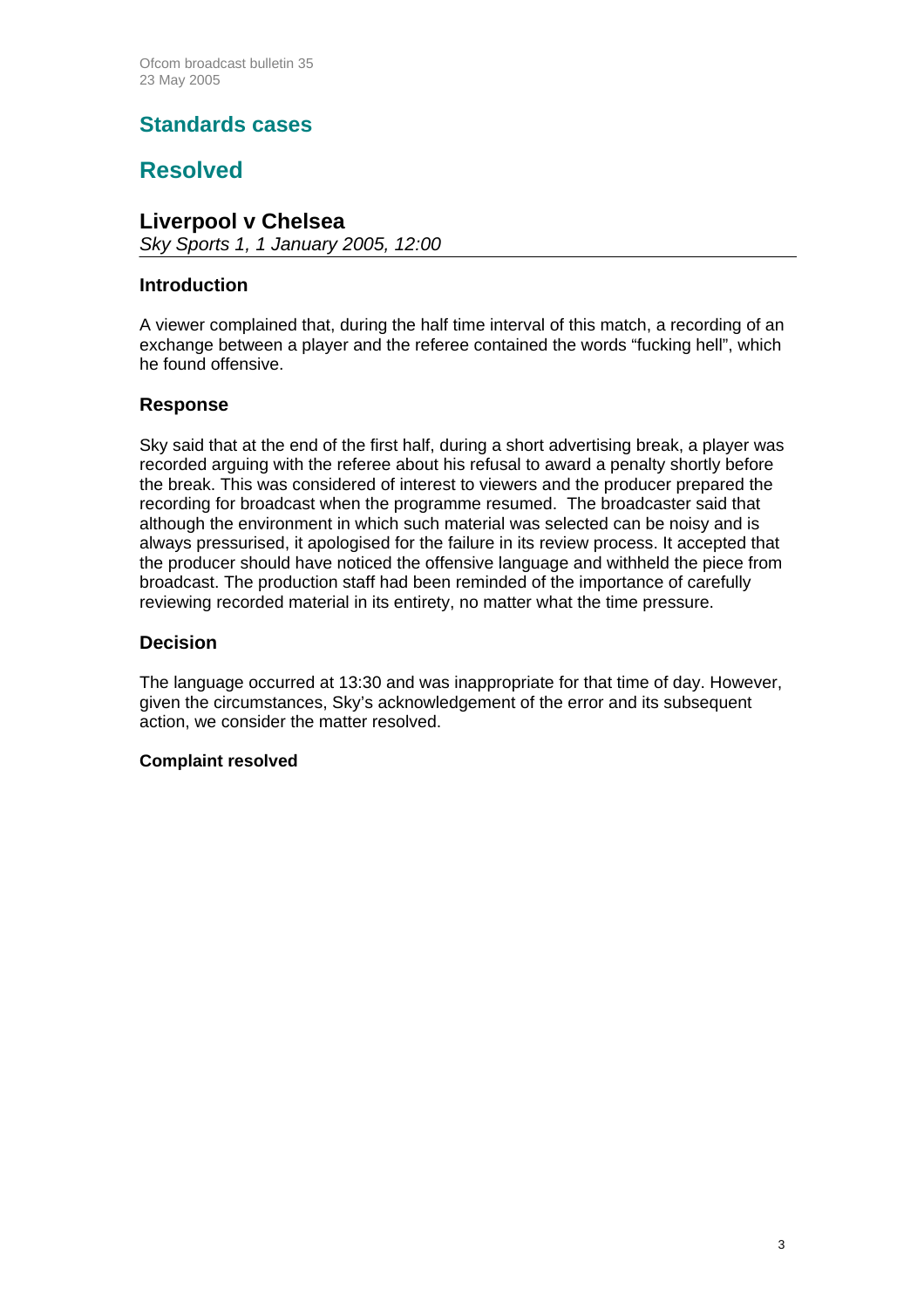### **Hostage trailer**

*TVBS - The Chinese Channel, 25 March 2005, 20:08* 

#### **Introduction**

A viewer complained about swearing in a trailer for the action/adventure film *Hostage* starring Bruce Willis. They did not expect to hear this kind of language, including various derivatives of the word "fuck", shortly after 20:00.

#### **Response**

The Chinese Channel explained that this had been an oversight and apologised for the mistake. The channel normally shows Chinese-language content, but does occasionally include short clips of major films that may interest its audience.

The broadcaster assured us that it would be more vigilant in future.

#### **Decision**

We welcome the broadcaster's acknowledgement of the error and its assurances about future compliance. In view of this, we consider the matter resolved.

#### **Complaint Resolved**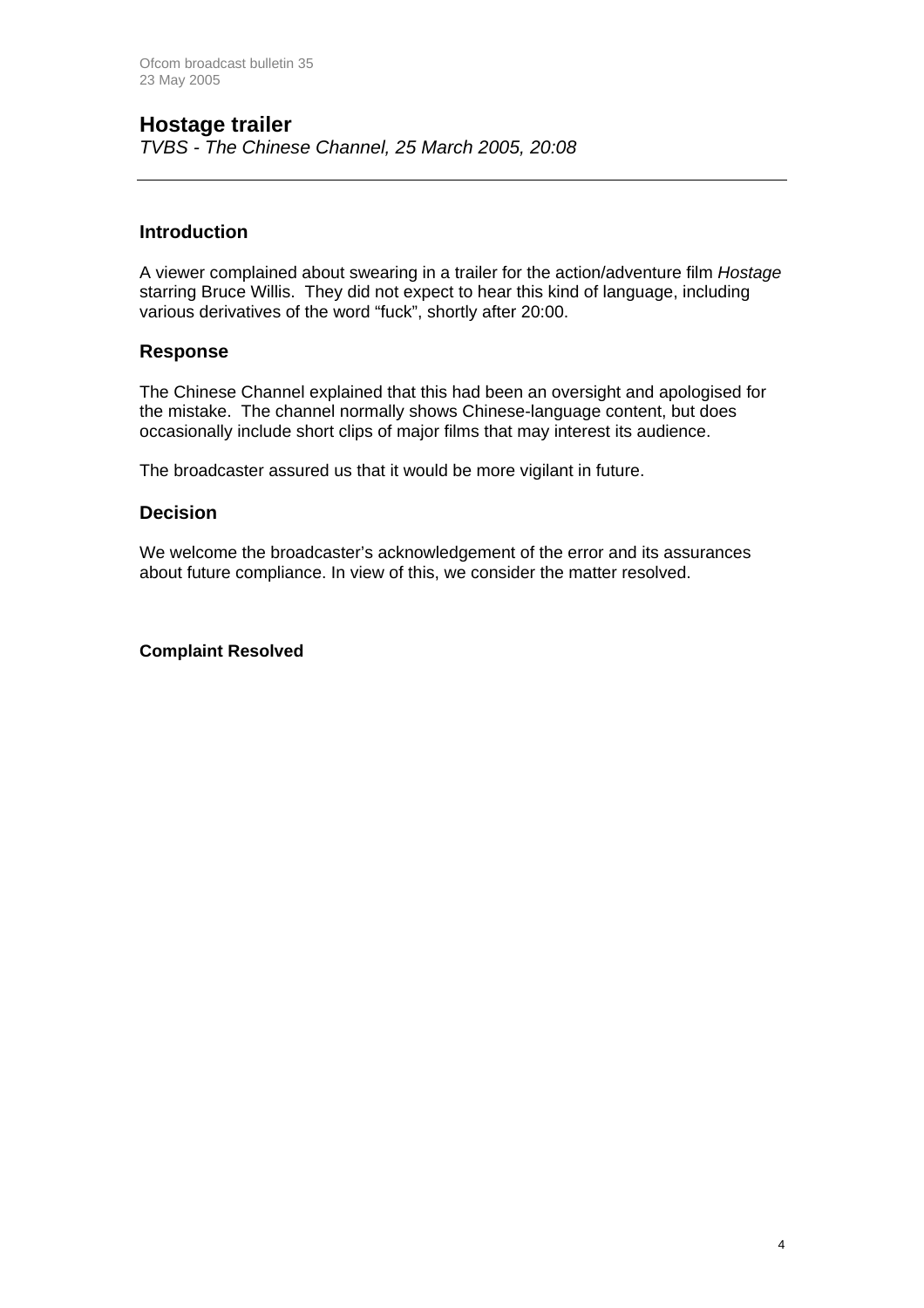#### **Planet Rock**  *23 April 2005, 17:30*

#### **Introduction**

A listener complained that he heard a track that contained repeated use of the word "fuck" when he was listening with his young daughter.

#### **Response**

GWR said that the track *You're Crazy* by Guns 'N' Roses was played as part of a 'Classic Album' feature. As a specialist rock station, Planet Rock does play material that reflects that culture, of which such language is a part. Audiences for such specialist shows tend to be more relaxed about strong language and the child audience at that time is very small. Nevertheless, it was not intended to play an unedited version at that time. The track had subsequently been properly edited for broadcast. Planet Rock's production team had also been reminded of the importance of carefully reviewing any classic album material before it was broadcast. The station wished to apologise to the complainant for any offence caused.

#### **Decision**

There is no absolute ban on swearing in radio programming, neither is there a watershed. However our Programme Code makes it clear that during peak listening times, such as breakfast and drivetime, when a significant number of younger listeners are likely to be in the audience, tracks that contain offensive language should not be aired, or should be edited to exclude, or mask such lyrics. In view of the broadcaster's response and subsequent action, we considered that the matter is resolved.

#### **Complaint Resolved**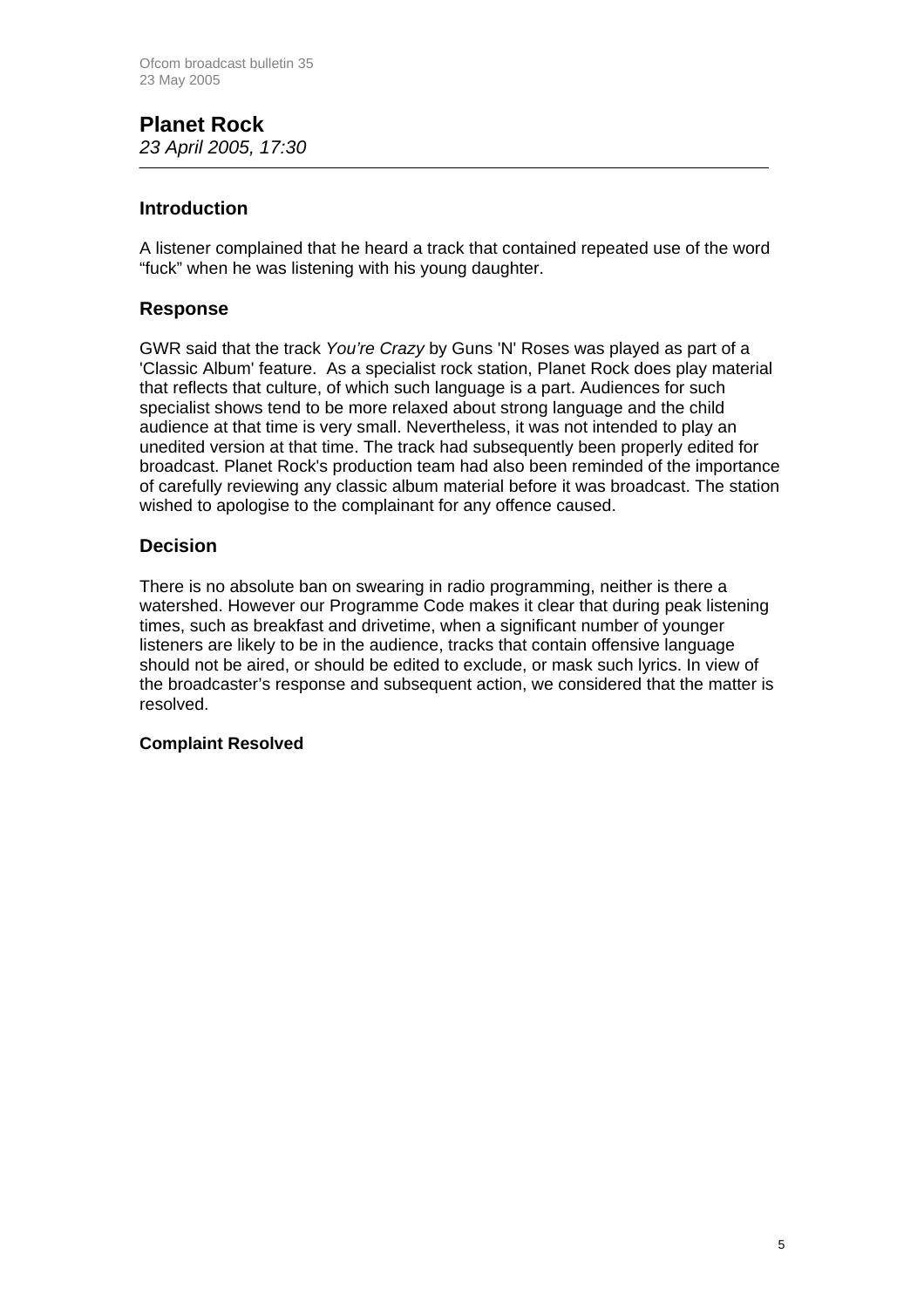# **Not in Breach**

### **Jamie's School Dinners**

*Channel 4, 23 February – 16 March 2005, 21:00* 

#### **Introduction**

This series documented Jamie Oliver's desire to improve the nutritional quality of school dinners in various schools across one London borough and the difficulties and challenges he encountered.

36 viewers complained about swearing and offensive language in the series. Some regarded the language as simply gratuitous and unnecessary. Others made the point that such content prevented parents from watching with their children, who would be particularly attracted to the series – especially as some of them were pupils at the schools featured.

#### **Response**

Channel 4 said that the series was specifically aimed at an adult audience. Its aim was to raise awareness amongst parents and those involved in the provision of school dinners and highlight the lack of nutrition in the meals children were being served. The view was taken from the outset that to censor the language used by Jamie when under pressure and frustrated would undermine the context and integrity of the programmes; it was not a scripted series and the intention was to portray an authentic account of the process. At no time did Jamie use strong language in the presence of children at any of the schools he worked with – it was solely in the kitchen or in meetings with other adults.

It was appreciated by the commissioning team that some viewers may find the use of strong language offensive, but in order to achieve the editorial aspirations for the series it was important to deal with that issue by scheduling appropriately and warning viewers about the content. The alternative of cutting scenes, or dipping or bleeping the language, would have risked diluting the documentary account of Jamie's strenuous efforts to effect change. The programmes were therefore scheduled appropriately, post-watershed and clear warnings were given to viewers alerting them to the strong language.

#### **Decision**

We appreciate that, irrespective of the scheduling or context, some viewers find the use of such strong language unacceptable. However, in accordance with the Code, the programmes were scheduled after the watershed and very clear warnings were given that there was strong language from the start and throughout.

It is possible, given the subject matter, that the programme would have attracted some child viewers and the broadcaster could have decided to edit accordingly. However, with such clear signposting, we believe that the majority of the audience would have expected the programme to contain strong language. While we have some reservations about the editorial justification for the use of some of the strongest language, we note that audience figures for the series indicate that the child audience was not significant and consider that, on balance, the programmes did not breach the Code.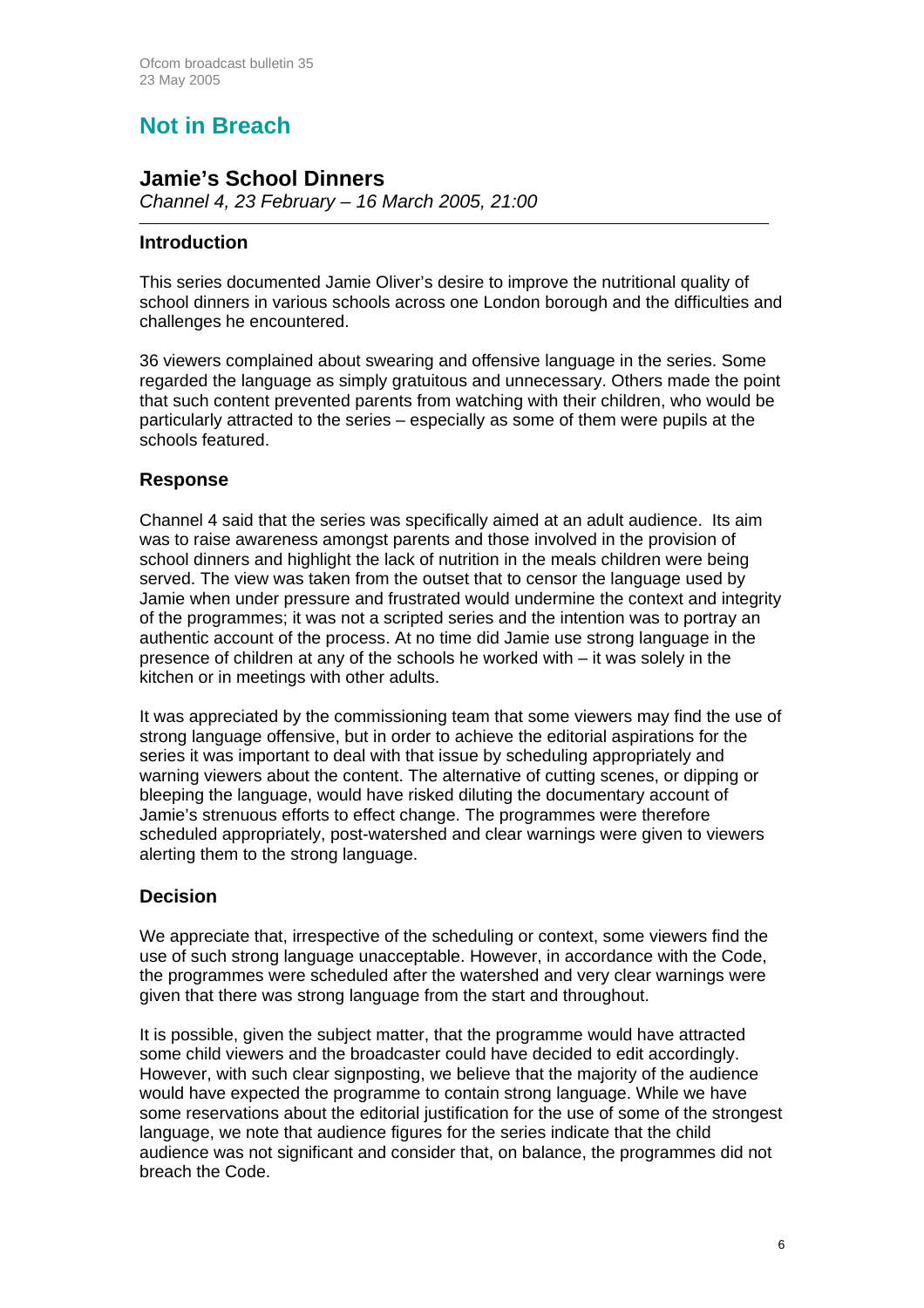Ofcom broadcast bulletin 35 23 May 2005

#### **The programmes were not in breach**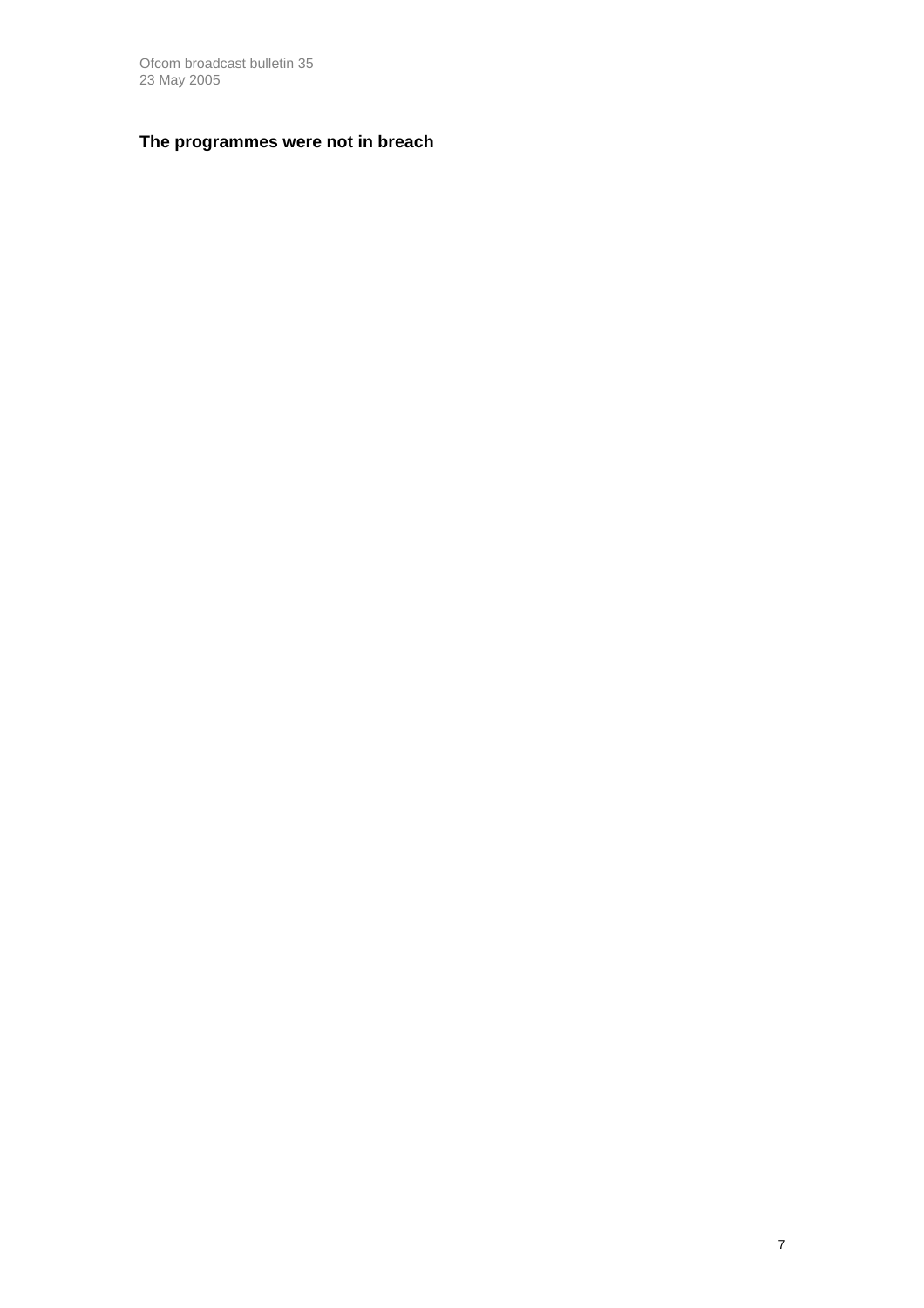### *The Idiots Channel 4, 7 March 2005, 00:05*

#### **Introduction**

Seven viewers complained about the graphic sexual content of this film – especially as it was shown on a terrestrial channel.

#### **Response**

Channel 4 explained that the film was shown as part of its "Banned" season exploring censorship and cinematic works. The channel recognised that the films in this season were of a controversial and difficult nature. It was decided to precede each film with a short contextualising introductory film warning potential viewers about the difficult or extreme material contained in the film and explaining its context and justification.

On this occasion, Tim Roth, the presenter of these introductory films, explained that the film was about a group of young Danish people who lived together and played out their lives as though they were mentally impaired. Tim Roth explains that the censors were troubled by a "gangbang with full front nudity and a brief shot of hardcore penetration". He went on to say that "the BBFC [British Board of Film Classification] understood that the orgy scene was thematically important because it questions the characters' intentions and heralds the break-up of the commune". Tim Roth explains that the BBFC passed the film uncut for both cinema and home video release, but that "the offending organs were digitally obscured for its first television broadcast".

Channel 4 took the view that this broadcast was transmitted in a different and very specific context - a debate about the censorship of film and television. However, the channel took the precaution of scheduling the film after midnight and gave clear and specific warnings about the content. In addition to the introductory film, there was a warning immediately before the broadcast and another returning from the advertisement break, prior to the scene in question (broadcast at approximately 01:30).

Given, a) its statutory remit to innovate and experiment and to appeal to the tastes and interests of a culturally diverse society and b) viewers' expectations regarding this remit, Channel 4 believed it made adequate provisions to limit the degree of harm and offence likely to be caused.

#### **Decision**

We recognise that this is a challenging and controversial film, which some viewers may find difficult to view. Until now, films showing unedited graphic sexual content of this nature have been confined to specialist subscription film channels. *The Idiots*  has been shown before on Channel 4, but with the scene of penetrative sex digitally obscured. When previously shown on FilmFour and in an edited version on Channel 4, the film attracted very little complaint and those received were not upheld by the legacy regulators.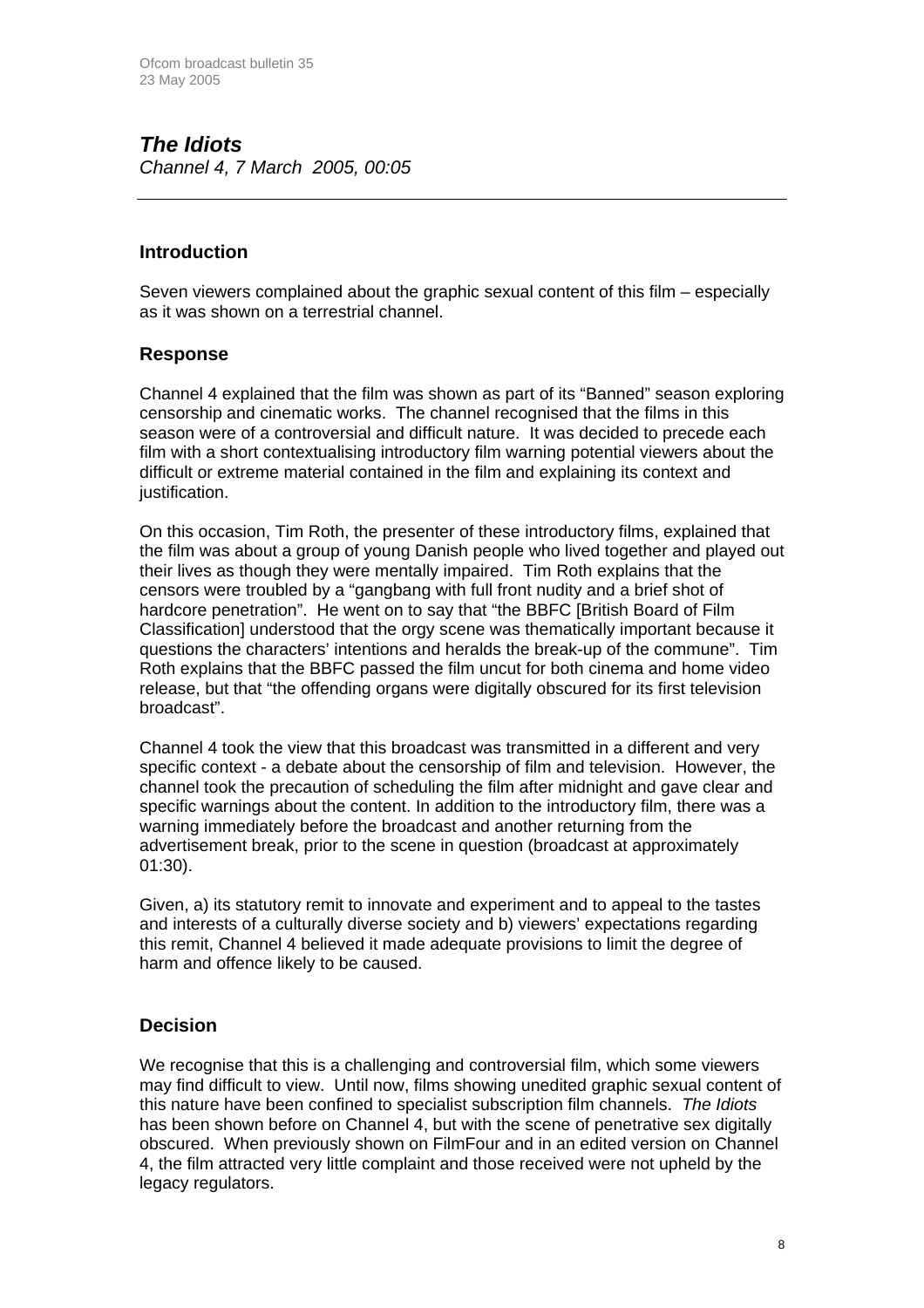We recognise that showing such sexual imagery on a terrestrial channel carries a greater potential for offence than when broadcast on a specialist subscription channel which is of limited availability. Ofcom has to balance the potential offence this film may cause viewers against Channel 4's remit to explore difficult themes - on this occasion the examination of censorship.

Under the circumstances: the serious contextualisation of the film within a season examining the censorship of film and television, its artistic purpose, the channel which transmitted it, the strong warnings before the film and prior to the scene in question and the scheduling after midnight, we consider this broadcast of the film on Channel 4 did not breach the Code. These circumstances all served to prepare potential viewers for the extreme content.

An important consideration was the artistic intention of the film in its style and narrative. The documentary approach, along with the brevity of the scene and its pivotal role in breaking up the group, further distanced the film from those of the 'adult market'.

While we do not consider the film was in breach of the Code on this occasion, we must consider carefully the acceptability of any similar content on an individual basis.

#### **The film was not in breach**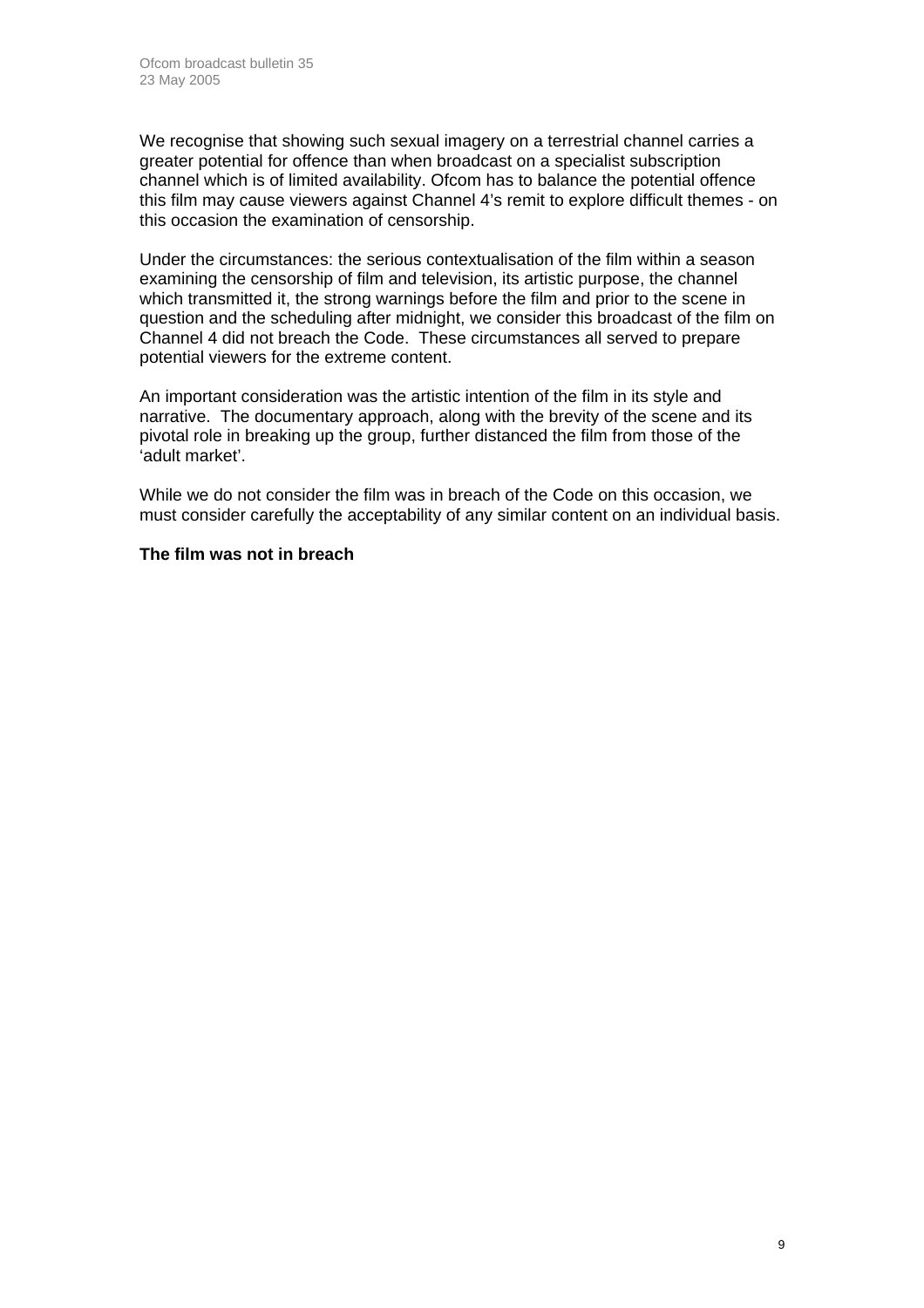# **Fairness and Privacy Cases**

Where a complaint is not upheld there is only a note of the outcome. For a copy of a full adjudication, whether the complaint is upheld or not, go to Ofcom's website at www.ofcom.org.uk/bulletins/ or send a stamped addressed envelope to: Ofcom, Riverside House, 2a Southwark Bridge Road, London SE1 9HA.

## Resolved

#### **Complaint by Mrs X**  *My Name Is Paul, BBC Northern Ireland, 6 October 2004*

Ofcom received a complaint of unfair treatment in *My Name Is Paul*, a programme broadcast on 6 October 2004 on BBC Northern Ireland.

The programme followed the efforts of a family to get funding for special needs education for their autistic son. The programme included a shot of a letter from South Eastern Education and Library Board to the family, briefly showing the name and signature of an officer of the Board.

The BBC apologised for the inclusion of the shot, which was an oversight, and edited the programme so as to remove the name and signature from any future transmission. The complainant and Ofcom welcomed the broadcaster's action, which seemed fair and reasonable in the circumstances, and decided it would not be appropriate to proceed further with the complaint.

# Not Upheld

| Complainant                                           | Programme                | Date &<br><b>Broadcaster</b>          | <b>Type of complaint</b>                                          |
|-------------------------------------------------------|--------------------------|---------------------------------------|-------------------------------------------------------------------|
| Mr David Payne                                        | X Ray                    | BBC1 (Wales)<br>17 March<br>2003      | Unfair treatment<br>and unwarranted<br>infringement of<br>privacy |
| Mr Garath Cross on<br>behalf of<br>Oceanarium Limited | UK's<br>WorstDays<br>Out | BBC <sub>1</sub><br>14 August<br>2003 | Unfair treatment                                                  |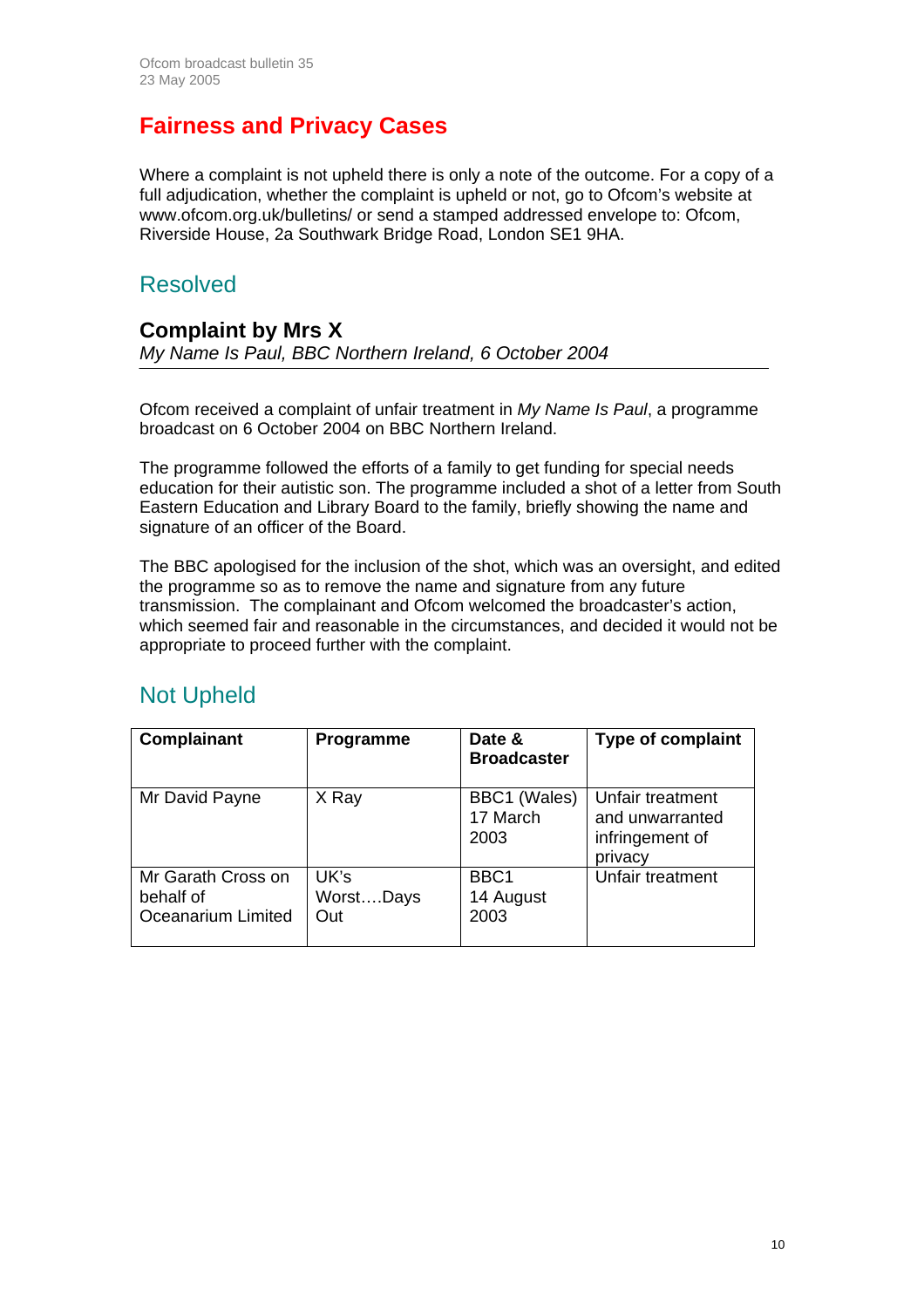### **Other programmes not in breach/out of remit 20 April– 3 May**

|                                       | <b>Trans</b> |                |                     |                      |                |  |
|---------------------------------------|--------------|----------------|---------------------|----------------------|----------------|--|
| Programme                             | <b>Date</b>  | <b>Channel</b> |                     | Category             | No of          |  |
|                                       |              |                |                     |                      | complaints     |  |
|                                       |              |                |                     |                      |                |  |
| A Fish Called Wanda                   |              | 26/04/2005     | ITV1                | Offence              | 1              |  |
| Alfie film trailer                    |              | 19/04/2005     | Channel 4           | Sexual               | 1              |  |
| All New Cosmetic Surgery Live         |              | 19/04/2005     | Five                | Portrayal<br>Offence | 1              |  |
| All New Cosmetic Surgery Live         |              | 20/04/2005     | Five                | Offence              | 3              |  |
| All New Cosmetic Surgery Live         |              | 21/04/2005     | Five                | Offence              | 1              |  |
| American Chopper                      |              | 15/04/2005     | <b>Discovery</b>    | Scheduling           | 1              |  |
| Ant and Dec's Saturday Night Takeaway |              | 16/04/2005     | ITV <sub>1</sub>    | Offence              | 1              |  |
| <b>BBC News</b>                       |              | 22/04/2005     | BBC1                | Impartiality         | 1              |  |
| <b>BBC News</b>                       |              | 25/04/2005     | BBC1                | Offence              | 1              |  |
| <b>BBC News</b>                       |              | 26/04/2005     | BBC1                | Impartiality         | 1              |  |
| <b>BBC News</b>                       |              | 28/04/2005     | BBC1                | Impartiality         | 1              |  |
| <b>BBC News</b>                       |              | 29/04/2005     | BBC1                | Impartiality         | 1              |  |
|                                       |              |                | <b>BBC Radio</b>    | Religious            |                |  |
| <b>BBC Radio Ulster</b>               |              | 20/04/2005     | Ulster              | Offence              | 1              |  |
| <b>Bikini Beach</b>                   |              | 20/04/2005     | Hollywood TV        | Scheduling           | 1              |  |
|                                       |              |                |                     | Religious            |                |  |
| Bremner, Bird & Fortune               |              | 20/04/2005     | Channel 4           | Offence              | 1              |  |
| Bridge on the River Kwai              |              | 25/04/2005     | Channel 4           | Accuracy             | 1              |  |
| <b>Broadband UK</b>                   |              | 19/04/2005     | <b>Broadband UK</b> | Misleading           | 1              |  |
| Broadland 102                         |              | 22/04/2005     | Broadland 102       | Language             | 1              |  |
| Calon FM                              |              | 29/03/2005     | Calon FM            | Language             | 1              |  |
| <b>Celebrity Wrestling</b>            |              | 23/04/2005     | ITV1                | Advertising          | 1              |  |
| <b>Celebrity Wrestling</b>            |              | 23/04/2005     | ITV1                | Offence              | 1              |  |
| <b>Channel 4 News</b>                 |              | 12/04/2005     | Channel 4           | Impartiality         | $\overline{2}$ |  |
| <b>Channel 4 News</b>                 |              | 14/04/2005     | Channel 4           | Impartiality         | 1              |  |
| <b>Channel 4 News</b>                 |              | 09/04/2005     | Channel 4           | Offence              | 1              |  |
| <b>Channel 4 News</b>                 |              | 17/04/2005     | Channel 4           | Offence              | 1              |  |
|                                       |              |                |                     | Religious            |                |  |
| <b>Channel 4 News</b>                 |              | 19/04/2005     | Channel 4           | Offence              | 1              |  |
| <b>Chart Show</b>                     |              | 24/04/2005     | <b>BBC Radio 1</b>  | Misleading           | 1              |  |
| Coach Trip                            |              | 11/04/2005     | Channel 4           | Offence              | 1              |  |
| <b>Coronation Street</b>              |              | 20/04/2005     | ITV1                | Offence              | 1              |  |
| <b>Coronation Street</b>              |              | 28/04/2005     | ITV1                | Offence              | 1              |  |
| CSI: Crime Scene                      |              | 19/04/2005     | Five                | Offence              | 1              |  |
|                                       |              |                |                     | Religious            |                |  |
| Daystar                               |              | 22/04/2005     | Daystar             | Offence              | 1              |  |
| Death of a Porn Star                  |              | 28/04/2005     | Channel 4           | Offence              | 1              |  |
| <b>Desperate Housewives</b>           |              | 25/04/2005     | Channel 4           | Offence              | 1              |  |
| Dr Who                                |              | 09/04/2005     | BBC1                | Language             | 1              |  |
| Dr Who                                |              | 23/04/2005     | BBC1                | Offence              | 1              |  |
| Election 2005                         |              | 22/04/2005     | BBC1                | Accuracy             | 1              |  |
| Election 2005                         |              | 27/04/2005     | ITV1                | Impartiality         | 1              |  |
| Election 2005                         |              | 18/04/2005     | ITV1                | Impartiality         | 1              |  |
| Election 2005                         |              | 25/04/2005     | BBC1                | Impartiality         | 1              |  |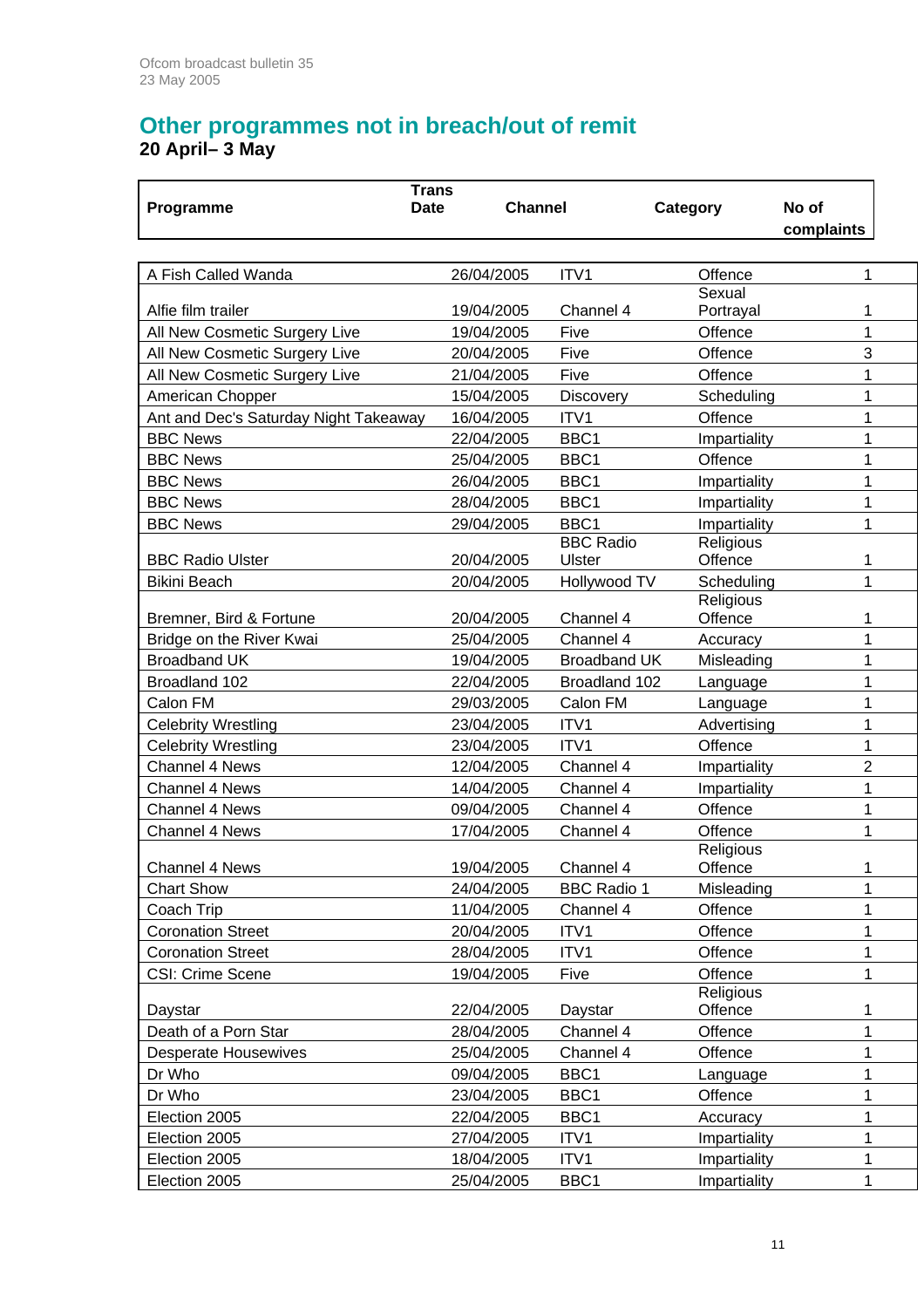| Emmerdale                         | 18/04/2005               | ITV1                              | Accuracy             | 1                |
|-----------------------------------|--------------------------|-----------------------------------|----------------------|------------------|
| Emmerdale                         | 11/04/2005               | ITV1                              | Offence              | 1                |
| Emmerdale                         | 06/04/2005               | BBC1                              | Offence              | 1                |
| Emmerdale                         | 25/04/2005               | ITV1                              | Offence              | 1                |
| Emmerdale                         | 29/04/2005               | ITV1                              | Offence              | 1                |
| <b>Five News</b>                  | 27/04/2005               | Five                              | Offence              | 1                |
|                                   |                          |                                   | Religious            |                  |
| Friday Night With Jonathan Ross   | 22/04/2005               | BBC1                              | Offence              | 1                |
|                                   |                          |                                   | Sexual               |                  |
| Friends                           | 19/04/2005<br>25/04/2005 | Channel 4                         | Portrayal            | 1<br>$\mathbf 1$ |
| Galaxy 102<br><b>Game Network</b> | 05/04/2005               | Galaxy 102<br><b>Game Network</b> | Language             | 1                |
|                                   |                          | ITV1                              | Language             | 1                |
| <b>GMTV</b>                       | 06/04/2005               |                                   | Offence              |                  |
| <b>GMTV</b>                       | 18/04/2005               | ITV1                              | Offence              | 1                |
| <b>GMTV</b>                       | 26/04/2005               | ITV1                              | Offence              | 1                |
| Hallam FM                         | 11/04/2005               | Hallam FM                         | Offence<br>Religious | 1                |
| Have I Got News For You           | 22/04/2005               | BBC1                              | Offence              | 1                |
| Have I Got News For You           | 15/04/2005               | BBC1                              | Offence              | $\mathbf 1$      |
| Hell's Kitchen                    | 27/04/2005               | ITV1                              | Language             | 1                |
| Hell's Kitchen                    | 03/06/2004               | ITV1                              | Offence              | 1                |
| Hell's Kitchen                    | 19/04/2005               | ITV1                              | Violence             | 1                |
| Hell's Kitchen                    | 20/04/2005               | ITV1                              | Language             | 3                |
| Hell's Kitchen                    | 21/04/2005               | ITV1                              | Language             | 1                |
| Hell's Kitchen                    | 25/04/2005               | ITV1                              | Offence              | 1                |
| <b>ITV News</b>                   | 09/04/2005               | ITV1                              | Offence              | 1                |
| <b>ITV News</b>                   | 14/04/2005               | ITV1                              | Accuracy             | 1                |
| <b>ITV News</b>                   | 15/04/2005               | ITV1                              | Offence              | 1                |
| <b>ITV News</b>                   | 25/04/2005               | ITV1                              | Accuracy             | 1                |
| <b>ITV News</b>                   | 27/04/2005               | ITV1                              | Impartiality         | 1                |
| <b>James Whale Show</b>           | 19/04/2005               | <b>Talk Sport</b>                 | Offence              | $\mathbf 1$      |
| Jonathan Dimbleby                 | 11/04/2005               | <b>ITV</b>                        | Scheduling           | 1                |
| Labour PPB                        | 19/04/2005               |                                   | Accuracy             | 1                |
| Labour PPB                        | 20/04/2005               | ۰                                 | Offence              | 1                |
| Labour PPB                        | 25/04/2005               |                                   | Accuracy             | 1                |
| <b>LBC Programme</b>              | 28/04/2005               | LBC97.3                           | Offence              | 1                |
| Less Than Perfect                 | 27/03/2005               | ABC1                              | Language             | 1                |
| Lib Dem PPB                       | 17/04/2005               | Channel 4                         | Offence              | $\overline{1}$   |
| Life Isn't All Ha Ha              | 27/04/2005               | BBC1                              | Scheduling           | 1                |
| London Marathon                   | 17/04/2005               | BBC1                              | Offence              | 1                |
|                                   |                          |                                   | Religious            |                  |
| London Tonight                    | 27/04/2005               | ITV1                              | Offence              | 1                |
| Loose Women                       | 20/04/2005               | ITV1                              | Offence              | 1                |
| Loose Women                       | 19/04/2005               | ITV1                              | Offence              | $\overline{2}$   |
| Loose Women                       | 18/04/2005               | ITV1                              | Offence              | 1                |
| Loose Women                       | 21/04/2005               | ITV1                              | Offence              | 1                |
| <b>Meridian News</b>              | 15/04/2005               | ITV1                              | Impartiality         | $\mathbf{1}$     |
| Mike Mendoza                      | 13/04/2005               | Talksport                         | Impartiality         | 1                |
| Mums on Strike                    | 21/04/2005               | ITV1                              | Offence              | $\mathbf 1$      |
| My Favourite Hymns                | 17/04/2005               | ITV1                              | Scheduling           | $\overline{2}$   |
| News (election coverage)          | 26/04/2005               | Virgin Radio                      | Impartiality         | 1                |
| Newsnight                         | 27/04/2005               | BBC <sub>2</sub>                  | Impartiality         | 1                |